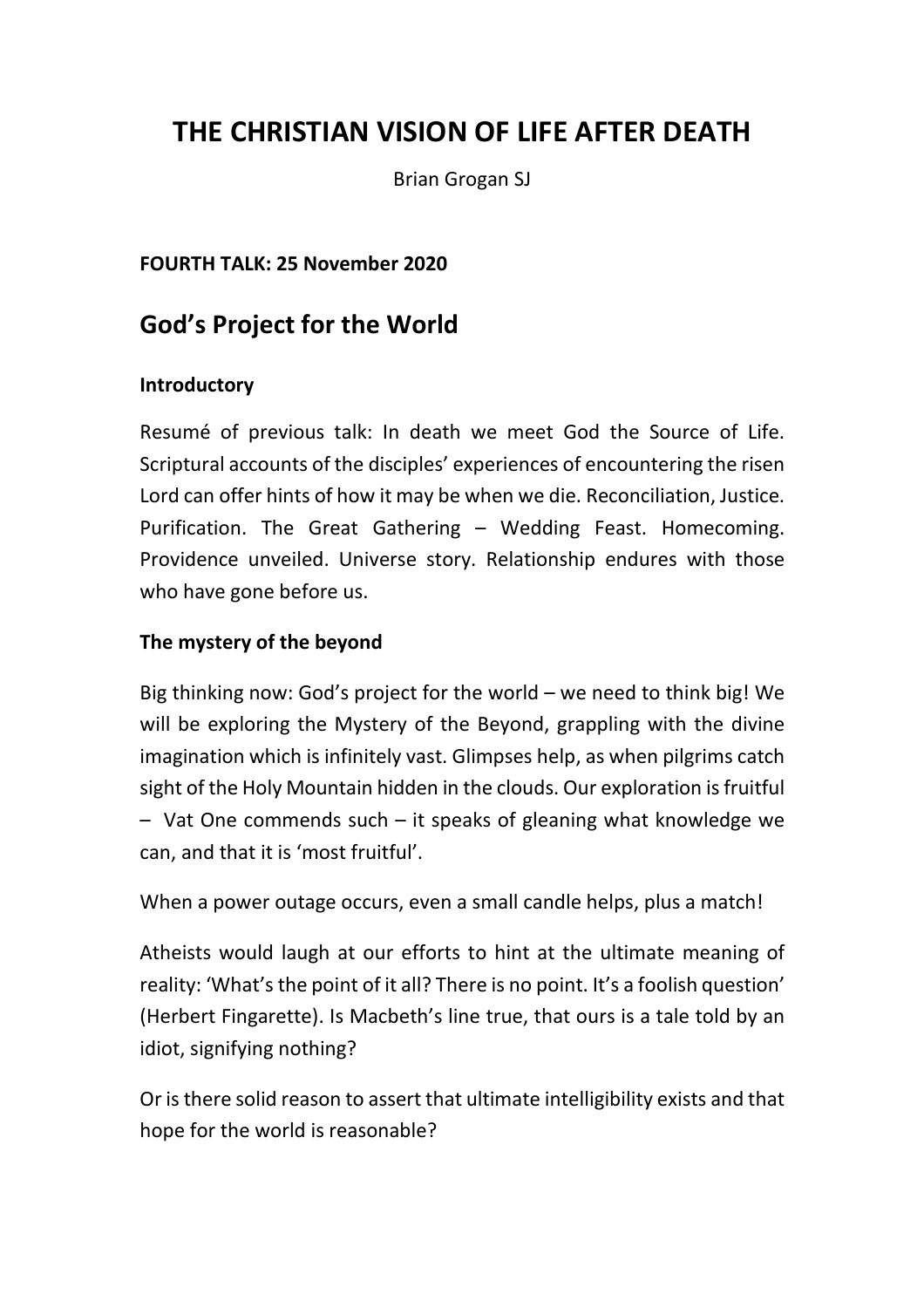Here only a few brush-strokes can be presented, a tiny map. The exploration of the terrain awaits us; our engagement in it is what the Christian life is all about.

Two topics are chosen: firstly, God's intention, and then the issue of its success? Putting it in graffito form: 'God is alive and well, and working on a less ambitious project'. Is this the case?

## 1. BHAG!

Let's begin with the BHAG. A BHAG is a Big Hairy Audacious Goal! It is a business management term from the nineties which asserts that unless firms have a big vision, they will not survive in the long run.

What is God's BHAG? That God became human so that we might become God. So says Aquinas, summing up the lengthy Christian tradition on the meaning of the Incarnation. We would now add: '… that we and all creation would become God.'

God is drawing all creation back to Godself. Hopkins puts it in a sentence: 'Thee, God, I come from / To thee go.

Augustine's opening to his Confessions says the same thing: 'You have made us for yourself, O God, and our hearts are restless until they rest in you.'….

Drawing all back in its completed form.

So we are caught up into the dynamic of returning to God. But this return means our becoming like God. And all creation is to be gathered in: 'Creation is projected to divinisation!' (LS 236). This is the dream of God, the drama of the human and cosmic story.

References occur: In the Offertory of the Mass: May we come to share in the divinity of Christ who humbled himself to share in our humanity.

In the Funeral Liturgy prayer (Canon III): 'We shall become like God, because we shall see God as God is (quoting Jn 3:1-3).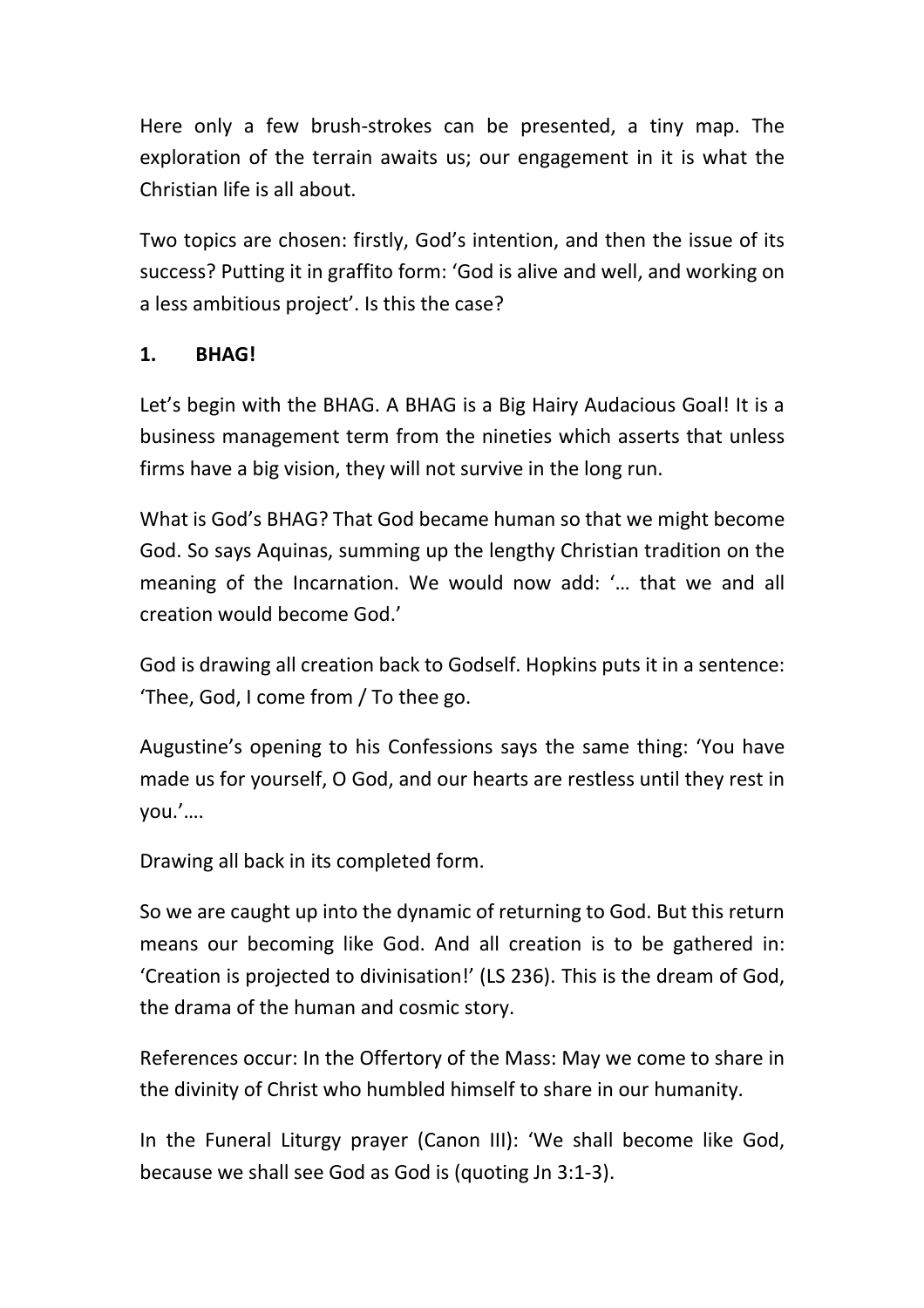What can that mean, to become like God? Theologians and mystics speak of the divine spark in all things, hinting at the imperishable in us. 'You shall be as gods!' becomes impossibly true (Gen 3).

What will this 'becoming' be like? God is LOVE, so to become like God is to grow in unrestricted love for all—for Godself; for others, for the good but also for the bad that they may yet be transformed; for creation.

The process is underway: We might rightly ponder, 'Why does love exist at all in our world?' St John: God is love, and everyone who lives in love lives in God and God in them.

The process occurs through our solidarity with Christ: he is the prototype, the first instance of being fully human and divine. We have alluded to 'deep incarnation' as transformative of all. In the Christian vision of things, this is the deep down movement of history, the project of the Lord of history.

We don't see results yet! But as a building site mess offers a scene of destruction and beginnings, where all is confusion, the architect and the master builders know the intention of every detail. There is the wellknown story of the three workers being asked: 'What are you doing?' One replies: 'I'm chipping stones'. The; second: 'I'm building a wall.' The third: 'I'm helping to construct a great cathedral!' Only at the end will all be revealed. The new heavens and earth promised in Rev 21: 1-5 are in process of being built, and we are God's work-force. The Three are totally committed, with all their resources, to the success of the project.

## 2. Will All Come Home at last?

What will be the outcome of the divine invitation to everyone to come to the Wedding Feast? Will ALL come home at last, every prodigal?

Everyone? 'Dare we hope that all may be saved?' is the title of a controversial book by von Balthasar. Some critics were outraged at the notion. Would you want that? Would you prefer God to be selective? But then, as in golf, you might not make the cut!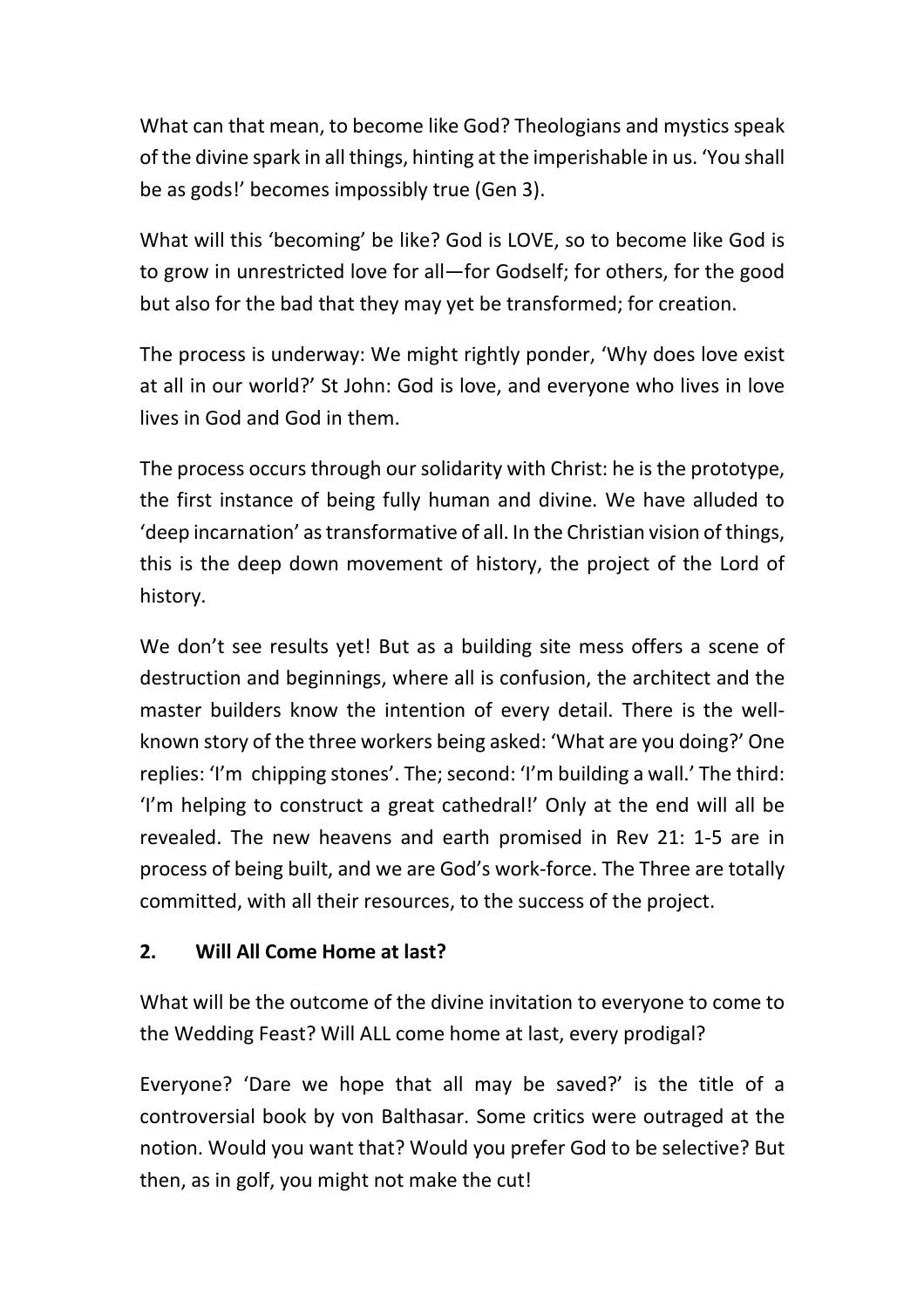God 'so loved the world…' God is determined to save all: let me not be out of tune, exclusive. Recall Jesus who comes to heal the sick and save the lost. I must pray to love a sick and lost world so. What gets God out of bed in the mornings? Let it get me going too, in all I do and hope for.

God's invitation is extravagant, indiscriminate. Take the image of the escape from Egypt. At the Red Sea there was no divine checkpoint: all were waved across. A like attitude is shown in the feedings in the desert. God, says Jesus, sends sun and rain to good and bad, and this is what his Father is like. My compassion must match his.

As a race, we are in solidarity with the divine One, Jesus. There is one body, of which he is head, we the members. Add here our new understanding of the interconnection of all reality.

Pope Francis in Fratelli Tutti, 2020, says: 'No one is saved alone: we can only be saved together' (32).

We can hope for the salvation of all because of the goodness of God. God is well aware of all human failings, and God intervenes. Bad Friday becomes Good Friday because evil is embraced by divine love and goodness.; it is rendered harmless and made to serve the good. Outwardly on that Friday, the authorities got their way, but ultimately through their bad decisions it is the Father who gets his way, because the limitless expanse of God's loving forgiveness is revealed not through a kind miracle but on the Cross. The message is conveyed: God is simply loving, and not to be feared.

God is always working to bring good out of evil  $-$  R 8:28. There are no limits to grace, no limits to the extent of God's reach. The descent into Hell is an arresting image of how far Jesus will go to bring people home.

#### What of Sin?

For two millennia the passages in the Gospels depicting the last judgement and its consequences were taken literally. But this is all reversed in the New Catholic Catechism (1036; 1041). We are to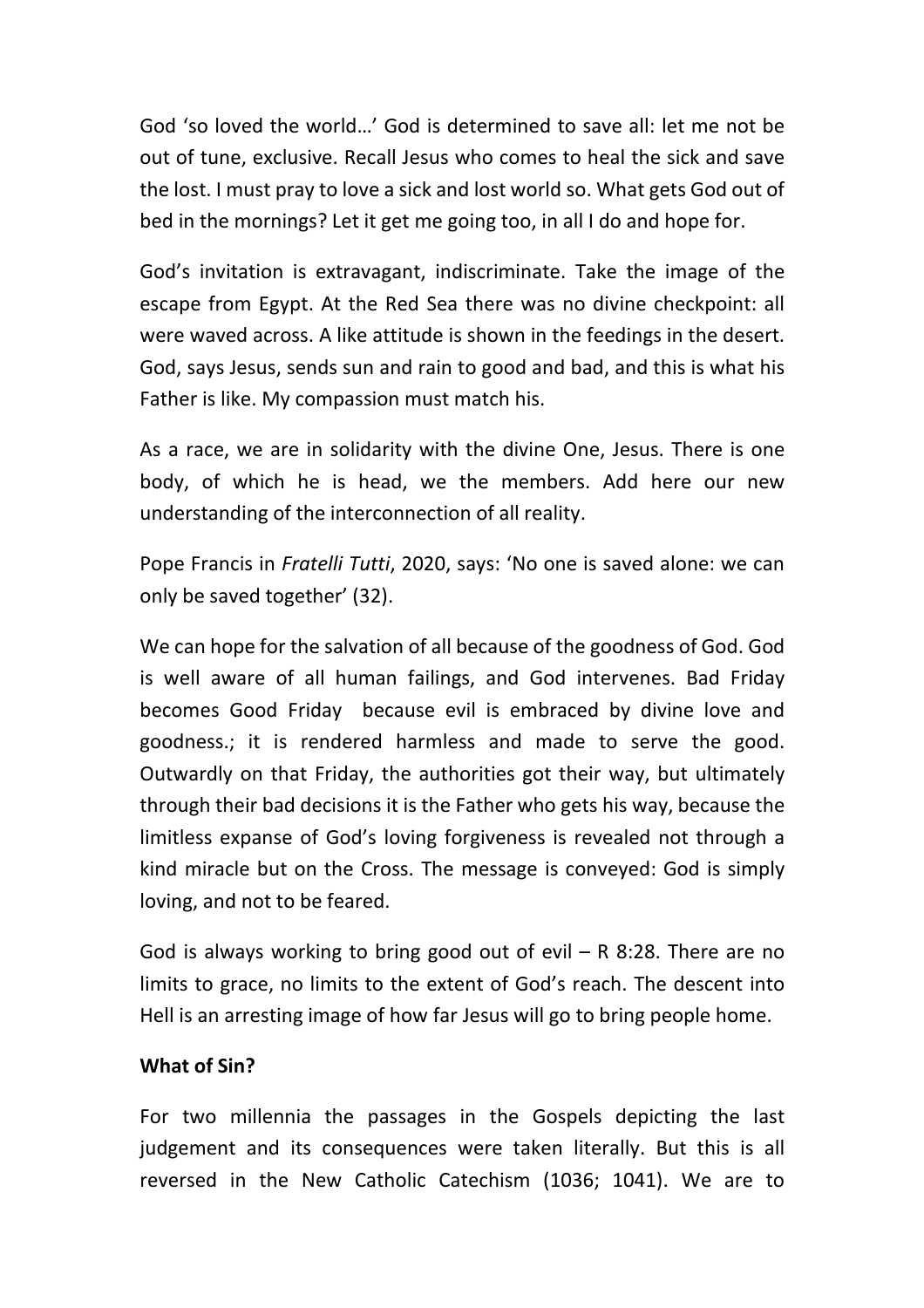understand them instead as exhortations – warnings to repent, to live lovingly. Poor Michelangelo!

We need to take at face value the statement in Liturgy: 'Behold the Lamb of God who takes away the sin of the world…' We can go also to Rom 8: 'If God is for us, who can be against? If God acquits, who can be condemned?' 'Only say the world and my soul shall be heled' -- God can do all this. Saved by solidarity.

We must catch on to the shift here from fear of eternal loss; the energy we put in the past into fixation on sin, on examination of conscience, confession, scruples is liberated. Freed from fear of eternal loss we can focus on present issues and play our part in creating the new heavens and earth. We are to be the Good News now, and become 'the artisans of a new humanity' (Vat 2).

'Thy kingdom come!' - we are to help make it happen now in our time and place; a world of solidarity, a world without marginalisation, a world of respect, sharing and inclusion; a world of forgiveness and peace-making, with everyone's dignity respected and honoured.

Those who are with God now know what the project is, and how they were meant to play their part in it. But there are no regrets in the Communion of Saints! We all fall short, but God ignores our defects, as the Father with the Prodigal Son.

So we hope, pray, work and suffer that all may come safely home. This is the spirit of Vat II. We intercede mightily with a God to whom nothing is impossible. God is not content with a less ambitious project than complete success, with a new heavens and earth where all we be at home.

END: This is not the end but only the beginning! We have explored together in outline the Christian vision of the world to come. It brings unassailable hope in difficult times, whether due to pandemics, planetary disaster or political and economic upheavals.